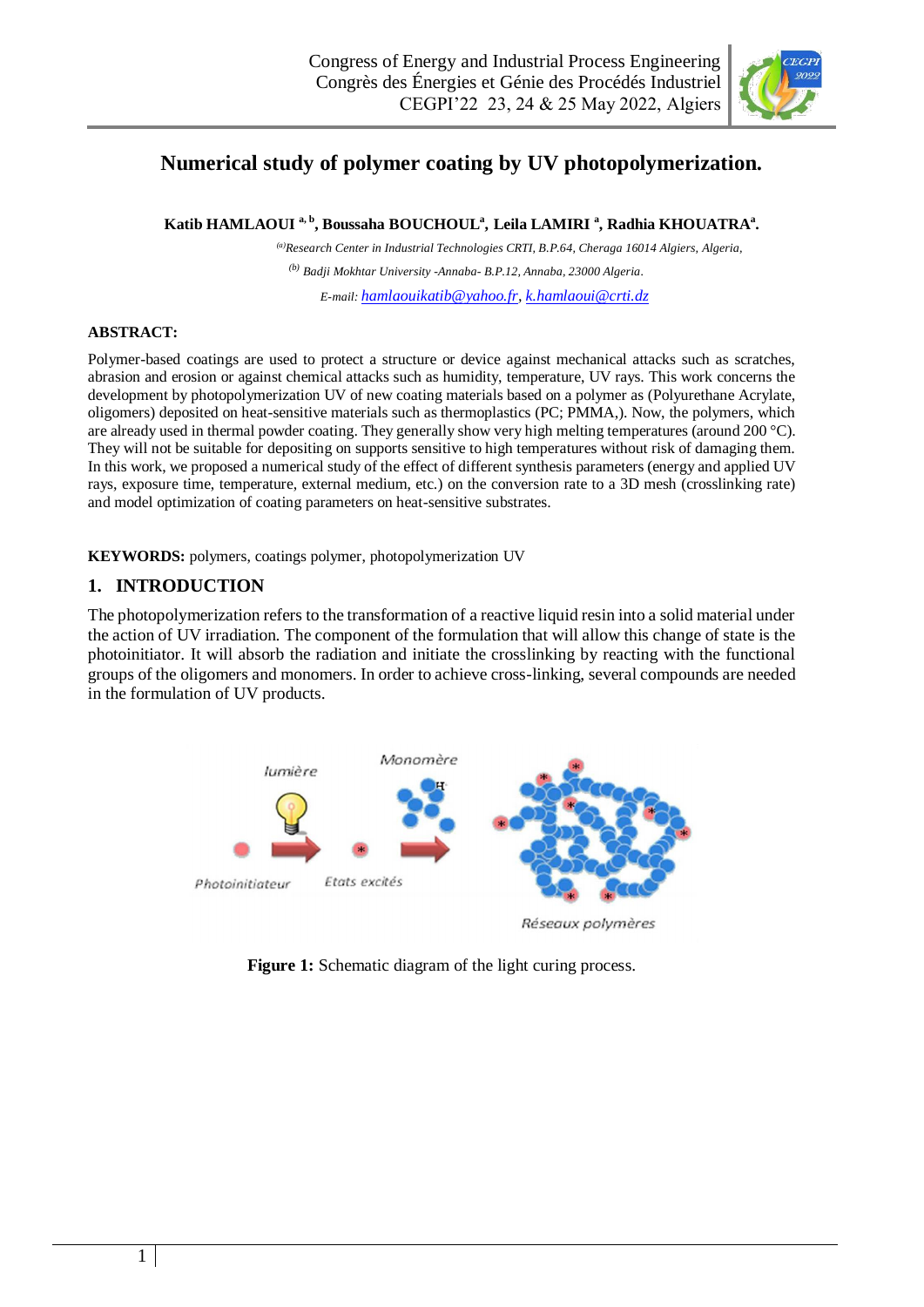

### **2. MATERIAL AND METHODS:**

### **2.1. Synthesis parameters:**

**Table 1:** Comparative table of the two types of UV sources:

| <b>Parameters</b> | <b>Microwave lamps</b> | LED     |
|-------------------|------------------------|---------|
| Power (W/cm)      | 120 à 240              | 4 à 12  |
| Wavelength (nm)   | $200$ à $400$          | 365-445 |
| Lifetime (h)      | 8000                   | 15000   |

### **2.2. Basic equations:**

The priming speed Va is expressed as follows:

$$
V_a = n \phi I_a
$$

With:  $I_a = 2.3 I_0 \varepsilon \ell [A]$ 

 : is the quantum efficiency of photolysis, in other words the efficiency of dissociation per photon absorbed. *n* : the number of radicals formed from an initiator molecule,

*I<sup>a</sup>* : the absorbed intensity.

Radiation that is neither absorbed nor reflected is transmitted to the lower layers according to the expression:

 $(1 - 10^{-AA})$  ${\rm I}_0$  (1 - 10 Ι = d *a*

 $I_a$  is the absorbed energy,  $I_0$  is the incident energy at wavelength  $\lambda$ ,  $A\lambda$  is the absorbance at wavelength  $\lambda$  and d is the film thickness.

### **2.3. Conversion rate (cross-linking):**

The conversion rate can be determined according to the variations in intensity The Beer-Lambert law is written:

 $A = \varepsilon \cdot \ell \cdot c$ 

Assuming that the Beer-Lambert law is valid in the range of concentrations used, the conversion rate is defined by the relationship:

$$
Conversion rate = \frac{\text{reacted product quantity}}{\text{initial product quantity}} = \frac{C_0 - C}{C_0}
$$

The concentration at time t in (mol.  $L - 1$ ) and  $C_0$  the concentration at time t<sub>0</sub> in (mol.  $L - 1$ ). Then we have:

0 0 Conversion rate  $=\frac{A_0 - A_0}{A}$ A  $=\frac{H_0 - H_0}{2}$ 

With : A is the absorbance of the irradiated product at time t and  $A_0$  is the absorbance of the initial product before irradiation.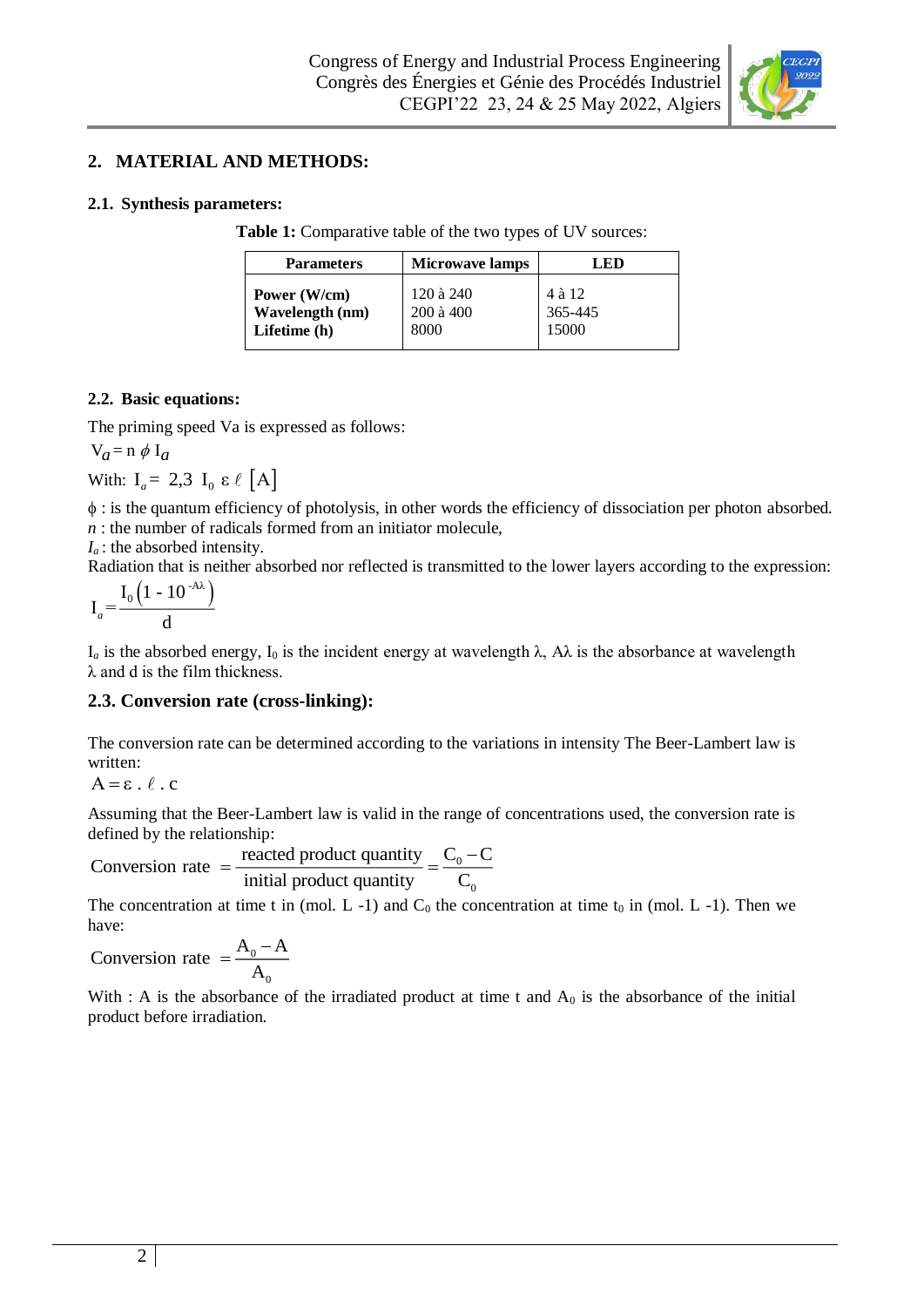

# **3. RESULTS AND DISCUSSIONS:**

The results obtained by the numerical calculation model show the influence of the various parameters of UV photopolymerization on the rate of crosslinking:



Figure 4: Conversion rate as a function of exposure time



Figure 5: Conversion rate as a function of layer thickness.

The longer the exposure time, the greater the rate of crosslinking (figure 4), on the other hand, in contrast, the thickness of the deposit is reduced (figure 5).